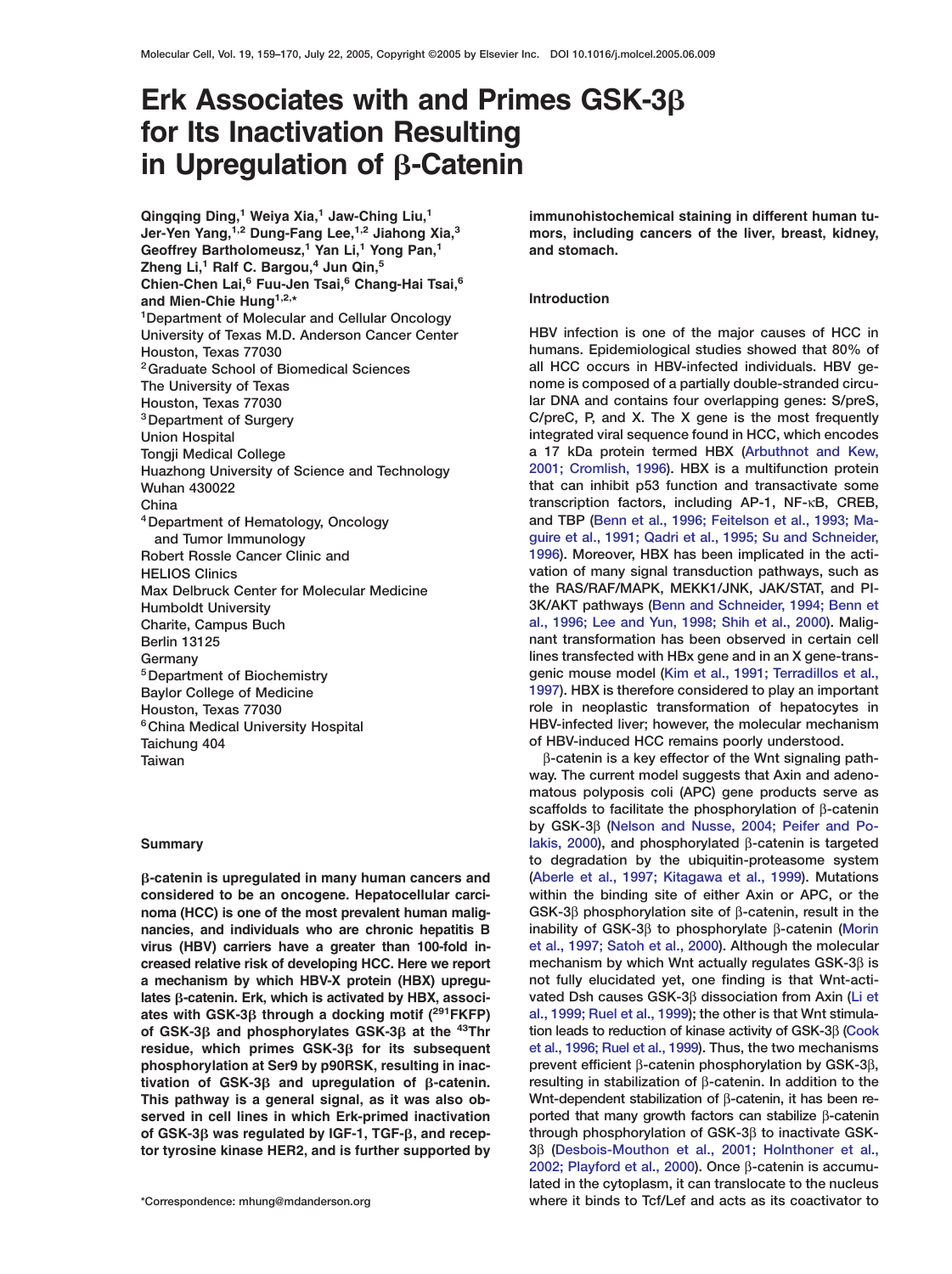**stimulate the transcription of target genes such as c-***myc* **HBX Stabilizes -Catenin through Inactivation and cyclin D1 [\(He et al., 1998; Tetsu and McCormick,](#page-10-0) of GSK-3 [1999\)](#page-10-0) to facilitate cell proliferation. However, the molec- We next investigated the mechanism in which HBX inular mechanism of growth factors-induced** β**-catenin creases** β**-catenin expression. There was no difference stabilization is not completely understood yet. in the mRNA level of** β**-catenin in HepG2, HepG2-X, and**

**normal** β**-catenin protein accumulation in the cytoplasm total RNA [\(Figure 2A](#page-3-0)). However, proteasome inhibitors and nucleus [\(de La Coste et al., 1998; Suzuki et al., 2002;](#page-9-0) Lactacystin and MG132 significantly increased the [Wong et al., 2001](#page-9-0)). However, in HCC the** β-catenin muta-<br> **Bracterin light light in the parents of in the parents of it but in the HBX transfectants (Figure 2B), sug-<br>
<b>HBX**), but not in the HBX transfectants (Figure 2B) **HBX), but not in the HBX transfectants [\(Figure 2B](#page-3-0)), sug- tion rate is 13%–26% [\(de La Coste et al., 1998; Wong](#page-9-0) [et al., 2001\)](#page-9-0), the Axin mutation rate is 5%–10% [\(Satoh](#page-10-0) gesting that HBX may inhibit proteasomal degradation [et al., 2000; Taniguchi et al., 2002\)](#page-10-0), and no mutation of of** β**-catenin, resulting in upregulation of** β**-catenin. It is APC has been reported so far. This led us to speculate known that phosphorylation of** β**-catenin by GSK-3**β that other factors might be involved in the accumula-<br>tion of B-catenin in HCC, In this study we identify a tem; therefore, we examined whether the stabilization tion of β-catenin in HCC. In this study we identify a<br>mechanism to stabilize β-catenin namely Frk-primed of β-catenin in HBX transfectants may result from inhimechanism to stabilize  $\beta$ -catenin, namely Erk-primed<br>inactivation of GSK-3 $\beta$ , which provides a mechanic link<br>for HBX- and growth factor-induced  $\beta$ -catenin stabili-<br>for HBX- and growth factor-induced  $\beta$ -catenin sta **tween HBX transfectants and their parental cells. Al- zation.**

parental cell lines, repoz and repositively. If and the content of transcriptional activity of  $\beta$ -catenin addition, immunofluorescent staining indicated that there was an increase in  $\beta$ -catenin expression and transloc translocation of p-catenin to the nucleus in the HBX-<br>stable transfectant cell lines [\(Figure 1D](#page-2-0)); the rates of data suggest that HBX may upregulate β-catenin<br>nuclear β-catenin are 91% versus 53% in HepG2-X and through in **nuclear** <sup>β</sup>**-catenin are 91% versus 53% in HepG2-X and through inactivation of GSK-3**β**. HepG2 cells, and 42% versus 6% in Hep3B-X and** Hep3B cells, respectively. Consistently, the transcrip-<br>tional activity of  $\beta$ -catenin was also increased in<br>HepG2-X and Hep3B-X cells compared to their parental<br>cells when we used a Tcf-regulated reporter to evaluate in **transcriptional activity of β-catenin [\(Figure 1E](#page-2-0)).** More-<br> **is known that three kinases, p90RSK, a downstream**<br>
over, flow cytometry confirmed the more rapid pro-<br> **kinase of Frk and AKT and PKC**, that can be activated **over, flow cytometry confirmed the more rapid pro- kinase of Erk, and AKT and PKC, that can be activated gression in HBX-expressing cells whereby the percent- by HBX [\(Murakami, 2001\)](#page-10-0) can phosphorylate GSK-3**β **at than parental cells. However, both dominant-negative which kinase is responsible for phosphorylation of GSK-Tcf-4 (DN-Tcf-4) and siRNA-**β**-catenin blocked HBX- 3**β**, we exploited specific inhibitors to block these kiactivated transcriptional activity of** β**-catenin [\(Figure](#page-2-0) nases: Calphostin C to block PKC, LY294002 and Wort-[1E](#page-2-0)) and inhibited HBX-induced cell proliferation as indi- mannin to block the PI-3K/PKB pathway, and PD98059 S phase and G2/M phase [\(Figure 1F](#page-2-0)). These results showed that only PD98059 inhibited HBX-upregulated demonstrated that HBX can upregulate** β**-catenin in** β**-catenin transcriptional activity in a dose-dependent both hepatoma cell lines and tumor tissues, and the manner [\(Figure 3A](#page-4-0)), while other inhibitors did not (data HBX-activated** β**-catenin activity is required for the not shown). Furthermore, the dominant-negative Erk HBX-induced cell proliferation. also inhibited HBX-upregulated** β**-catenin transcrip-**

**About 50%–70% of all HCC examined showed an ab- Hep3B, Hep3B-X, as shown by Northern blot assay of though CK1 is known to be required as a priming kinase for GSK-3**β **phosphorylation of** β**-catenin in vivo [\(Amit](#page-9-0) [et al., 2002; Liu et al., 2002\)](#page-9-0), in vitro** <sup>β</sup>**-catenin can be Results directly phosphorylated at S33, S37, and T41 residues** HBX Activates the  $\beta$ -Catenin Pathway<br>
To examine the potential relationship between HBX and<br>
(Figure S1). Thus, we used GST-tagged  $\beta$ -catenin pro-<br>
for a camples using immunohisto-<br>  $\beta$ -catenin in HCC, we analyzed th

**ages of cells in S phase and G2/M phase were greater the Ser9 residue [\(Eldar-Finkelman, 2002\)](#page-9-0). To delineate** to block the Erk/p90RSK pathway. A reporter assay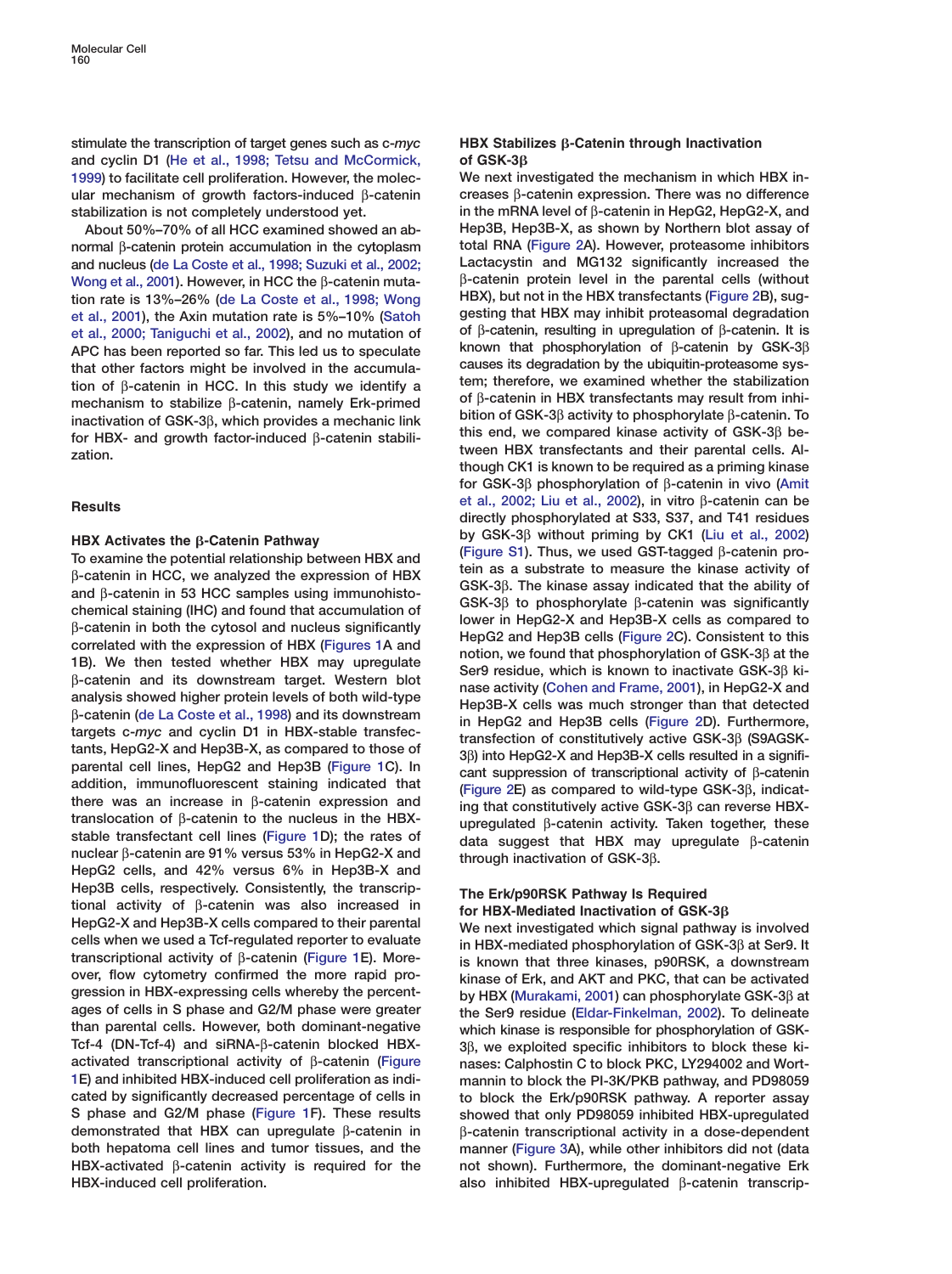<span id="page-2-0"></span>

### **Figure 1. HBX Activates the** β**-Catenin Pathway**

**(A) Primary human HCC specimens were stained with antibodies specific to HBX (AA and AC) and** β**-catenin (AB and AD).**

**(B) Summary of the expression of** β**-catenin and HBX in human HCC specimens.**

**(C) Western blot analysis showed that wt** β**-catenin and c-***myc* **and cyclin D1, two downstream targets of** β**-catenin, are abundant in the HBXexpressing HepG2 and Hep3B cells. The arrow marks the position of wt** β**-catenin, and a known mutant** β**-catenin [\(de La Coste et al., 1998\)](#page-9-0) migrating below the wt** β**-catenin was also detected in HepG2 and HepG2-X cells.**

**(D) An immunofluorescence assay was performed on different cell lines as indicated to measure the expression and cellular localization of** β**-catenin (green). The nucleus was stained with DAPI (red).**

**(E) A reporter assay was performed to measure the transcriptional activity of** β**-catenin. Cells were transfected with Tcf-regulated reporter gene** *Top* **or mutant reporter** *Fop* **plus vector control, dominant-negative Tcf4 or siRNA-**β**-catenin as indicated for 24 hr, and then the ratio of** *Top* **and** *Fop* **was used to measure the transcriptional activity of** β**-catenin. The error bars represent standard deviation.**

**(F) DN-Tcf4 and siRNA-**β**-catenin inhibit HBX-induced cell proliferation. The proliferative activity of hepatoma cells was measured by flow cytometry analysis. Cells were transfected with vector control, dominant-negative Tcf4, and siRNA-**β**-catenin plus GFP (ratio 5:1), respectively, as indicated for 48 hr, and then FACS was performed as described in the [Experimental Procedures.](#page-9-0)**

**tional activity [\(Figure 3B](#page-4-0)). Consistently, PD98059 signifi- HBX-upregulated transcriptional activity of** β**-catenin cantly inhibited the phosphorylation of GSK-3**β **at Ser9 [\(Figure 3E](#page-4-0)). These results indicated that the Erk/p90RSK and the protein level of** β**-catenin in HepG2-X and pathway is required for phosphorylation of GSK-3**β **at the Hep3B-X cells [\(Figure 3C](#page-4-0)). Taken together, the results Ser9 residue and upregulation of** β**-catenin by HBX. suggest that the HBX-activated Erk pathway plays a major role in the HBX-induced** β**-catenin upregulation. Erk Docks to GSK-3 at DEF Domain and Phosphorylates GSK-3 at the <sup>43</sup> To determine whether p90RSK is required for the phos- T Residue phorylation of GSK-3**β **at Ser9 by the HBX-activated Erk p90RSK has been known to phosphorylate GSK-3**β **at pathway, small interfering RNA (siRNA-RSK) was used Ser9 for quite some time [\(Stambolic and Woodgett,](#page-10-0) to block p90RSK expression. We found that treatment [1994](#page-10-0)); however, there is no evidence indicating direct of HBX transfectants with siRNA-RSK resulted in a re- association between these two molecules [\(Frodin and](#page-9-0) duced level of** β**-catenin and GSK-3**β **phosphorylation [Gammeltoft, 1999\)](#page-9-0). As an Erk downstream target, at Ser9 when compared with nonspecific siRNA treat- p90RSK is also known to interact directly with Erk ment [\(Figure 3](#page-4-0)D), and siRNA-RSK also suppressed the [\(Frodin and Gammeltoft, 1999\)](#page-9-0); however, it is not known**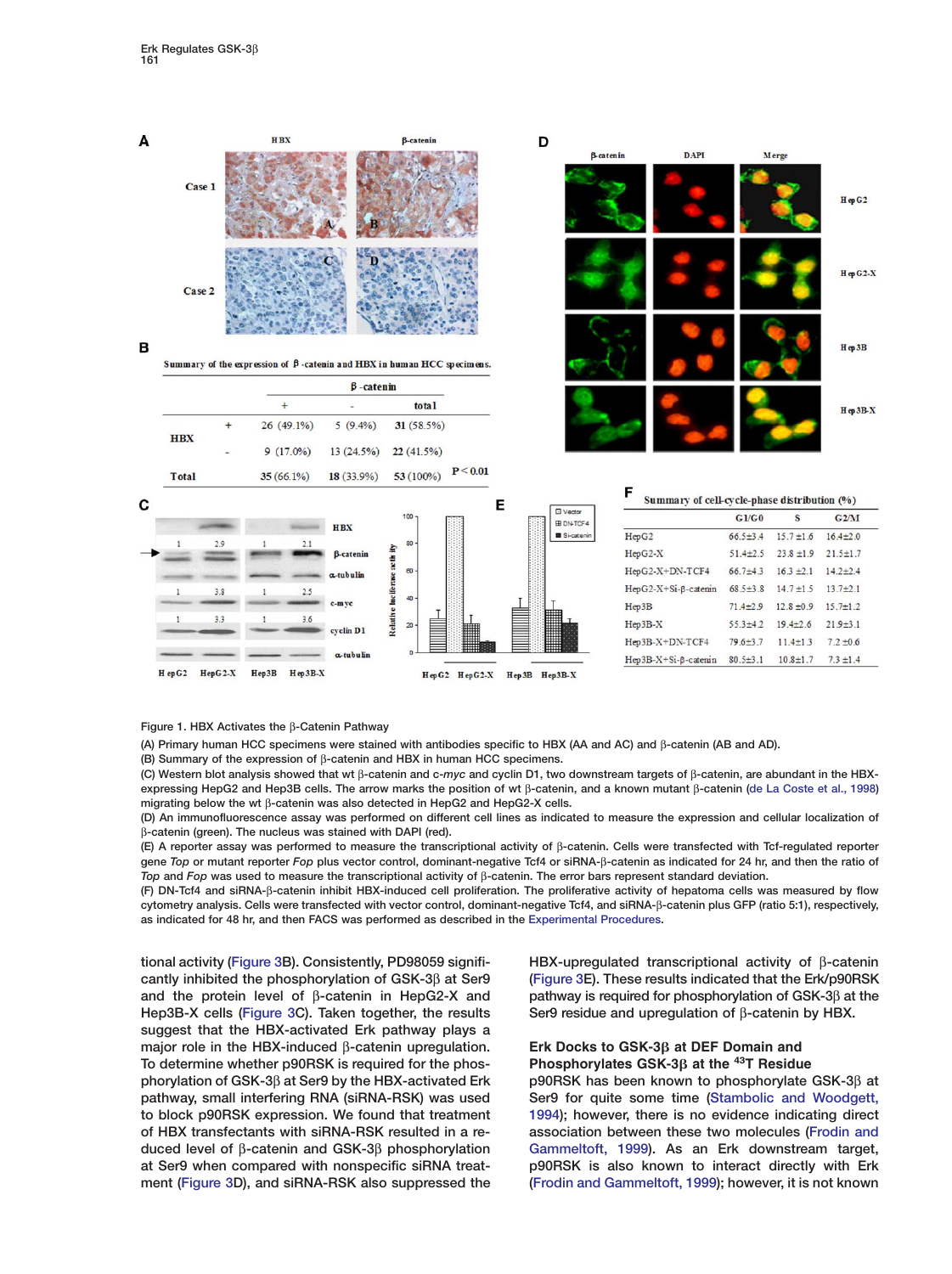<span id="page-3-0"></span>

**Figure 2. HBX Stabilizates** β**-Catenin through Inactivation of GSK-3**β

**(A) A Northern blot of total RNA showed comparable mRNA levels of** β**-catenin in HepG2, HepG2-X and Hep3B, Hep3B-X.**

(B) Cells as indicated were treated with proteasome inhibitor Lactacystin (10 μM) or MG132 (20 μM). Cell lysates were blotted with antiβ**-catenin antibody.**

**(C) Kinase activity of GSK-3**β**. GSK-3**β **was immunoprecipitated and incubated with GST-**β**-catenin as described in the [Experimental Pro](#page-9-0)[cedures.](#page-9-0) Reaction products were analyzed by Western blotting.**

**(D) Cell lysates as indicated were blotted with anti-p-GSK-3**β **(Ser9) and anti-GSK-3**β **antibody.**

**(E) Cells were transfected with** *Top* **or** *Fop* **plus wild-type or constitutively active GSK-3**β **as indicated, and then a Tcf-regulated reporter assay was performed to detect the transcriptional activity of** β**-catenin. The error bars represent standard deviation.**

**whether there is direct interaction between Erk and notion that Erk docks to GSK-3**β **at the DEF domain GSK-3**β. Interestingly, we identified a site (<sup>291</sup>FKFP) in and bridges GSK-3β and p90RSK together, which may **the C terminus of GSK-3**β **that is similar with the con- facilitate GSK-3**β **phosphorylation by p90RSK. As Erk sensus Erk-docking motif, FXFP, known as the DEF do- interacts with GSK-3**β**, we then ask whether Erk may main [\(Jacobs et al., 1999; Lee et al., 2004\)](#page-10-0). These motifs phosphorylate GSK-3**β**. To this end, we identified five putative Erk-phosphorylation motifs,**  $43TP$ **,**  $275TP$ **,**  $309TP$ **,**  $275TP$ **,**  $309TP$ **,**  $275TP$ **,**  $309TP$ **,**  $275TP$ **,**  $309TP$ **,**  $399TP$ **,**  $399TP$ **,**  $399TP$ **,**  $399TP$ **,**  $399TP$ **,**  $399TP$ **,**  $399TP$ **,**  $399TP$ **,**  $399TP$ **,**  $399TP$ **,**  $399TP$ **,**  $399TP$ **,**  $399TP$ **,**  $399TP$ **, [4A](#page-5-0)), suggesting that Erk may interact with GSK-3**β**. Taken 324TP, and 330TP in GSK-3**β**. These motifs are highly contogether, this led us to hypothesize that Erk may serve as served among different species. Mass spectrometry a scaffold to hold GSK-3**β **and p90RSK in a complex to was used to identify phosphorylation sites of GSK-3**β **by Erk, and <sup>43</sup> facilitate GSK-3**β **phosphorylation by p90RSK. In support T was the only one found to be phosphorof this notion, a coimmunoprecipitation experiment ylated by Erk [\(Figure 4D](#page-5-0)). To further confirm phosphorylation of 43T, we constructed mutants of GSK-3β <b>at**  $43T$ , we constructed mutants of GSK-3β at  $43T$ **and p90RSK at the same time in all four cells [\(Figure](#page-5-0) and generated antibody against the phosphorylation [4B](#page-5-0)). Furthermore, the result of double immunoprecipita- site of GSK-3**β**, Thr43, to examine whether Erk could tion clearly shows that the three proteins, Erk, GSK-3**β**, phosphorylate GSK-3**β **in vivo. Mutation of GSK-3**β **43T and p90RSK, are in the same complex (Figure S2). To significantly inhibited the phosphorylation of GSK-3**β **validate the Erk docking site on GSK-3**β**, we mutated by Erk (lane 3, [Figures 4E](#page-5-0) and 4F) even though it still the potential docking site interacted with Erk (lane 3, [Figure 4C](#page-5-0)). Moreover, the 291FKFP on a GSK-3**β **kinasedead mutant (GST-GSK-3**β **KD) by substituting the phe- phosphorylation level of GSK-3**β **at Thr43 is signifinylalanine residues Phe 291 and 293 with alanine (FKF cantly higher in the HepG2-X and IGF-1-treated HepG2 to AKA) to produce GST-GSK-3**β **KD291/3A. A GST- cells in which Erk is also highly phosphorylated com-GSK-3**β **pull-down assay demonstrated that GST-GSK- pared to HepG2 cells (lanes 4 and 2 versus lane 3, [Fig-](#page-5-0)3**β **has an association with Erk and p90RSK (lane 1, [ure 4G](#page-5-0)), while Erk/MAPK inhibitor PD98059 can dra-[Figure 4C](#page-5-0)), but disrupting the DEF domain of GSK-3**β **matically inhibit GSK-3**β **phosphorylation at Thr43 in significantly reduces the association of GSK-3**β **with Erk the HepG2-X and IGF-1-treated HepG2 cells (lanes 5 and p90RSK (lane 2, [Figure 4C](#page-5-0)). The results support the and 1 versus lanes 4 and 2, [Figure 4G](#page-5-0)). Furthermore,**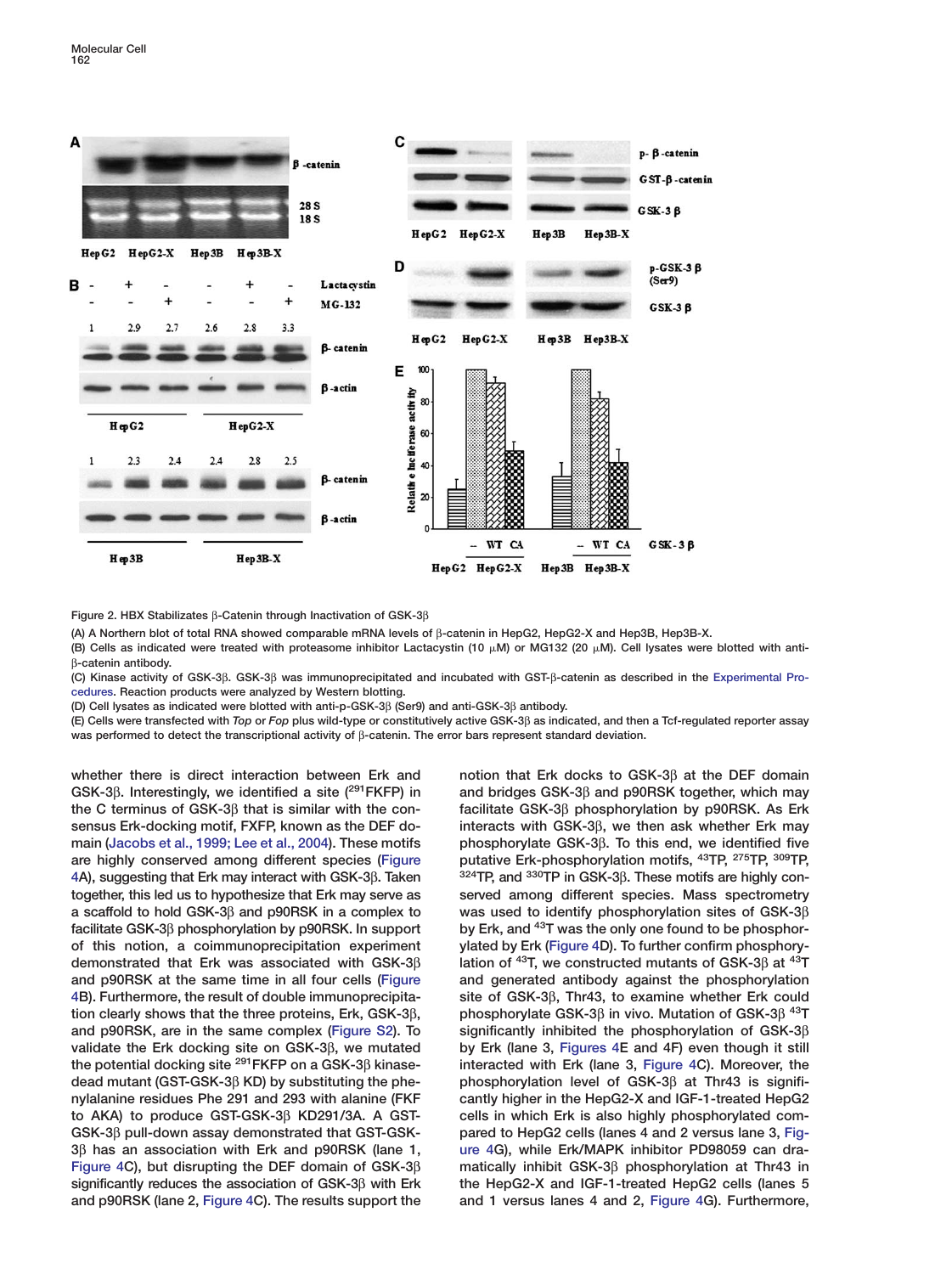<span id="page-4-0"></span>

**Figure 3. HBX Inactivates GSK-3**β **through the Erk/p90RSK Pathway**

**(A) Cells as indicated were transfected with** *Top* **or** *Fop* **and treated with increasing dose of MEK1/Erk inhibitor PD98059 (10, 20, and 50 M), and then a Tcf-regulated reporter assay was performed to detect the transcriptional activity of** β**-catenin. The error bars represent standard deviation.**

**(B) Cells were transfected with** *Top* **or** *Fop* **plus DN-Erk1 or DN-Erk2 as indicated, and then a Tcf-regulated reporter assay was performed to detect the transcriptional activity of** β**-catenin. The error bars represent standard deviation.**

**(C) Cell lysates, treated or untreated with PD98059, were blotted with antibodies as indicated. The arrow marks the position of wt** β**-catenin. The p-Erk1 was not activated in HepG2-X cells, and accordingly, DN-Erk1 did not inhibit** β**-catenin activity in this cell (B).**

**(D) Cells as marked were transfected with siRNA-RSK or nonspecific siRNA as a negative control, and then cell lysates were blotted with antibodies as indicated.**

**(E) Cells were transfected with** *Top* **or** *Fop* **plus siRNA-RSK or nonspecific siRNA as a negative control, and then a Tcf-regulated reporter assay was performed to detect the transcriptional activity of** β**-catenin. The error bars represent standard deviation.**

**consistent with our hypothesis, mutating the Erk-dock- tate (GSK-3**β**43D) retains Ser9 phosphorylation of GSKassociation of GSK-3**β **with Erk (lane 2, [Figure 4C](#page-5-0)), also serves as a priming site for Ser9 phosphorylation of significantly inhibited the phosphorylation of GSK-3**β **GSK-3**β**. The two mutants, GSK-3**β**291/3A and GSK-Erk docks to GSK-3**β **at the DEF domain to bridge GSK- as compared to wild-type GSK-3**β **and primed GSK-3**β and p90RSK together and phosphorylates GSK-3 $β$ **at the 43T residue. [ure 5](#page-6-0)B), which is independent of Erk inhibitor PD98059**

**3**β **[\(Figure 5A](#page-6-0)), suggesting that <sup>43</sup> ing motif (DEF domain) of GSK-3**β**, which impaired the T phosphorylation by Erk (lane 2, [Figure 4E](#page-5-0)). These data demonstrate that 3**β**43A, can cause significant ubiquitination of** β**-catenin (lanes 4 and 6 versus lanes 3 and 5, [Figure 5B](#page-6-0)); however,** Erk Docking to GSK-3β and Phosphorylating GSK-3β<br>
Are Required for HBX-Mediated Inactivation<br>
of GSK-3β and Upregulation of β-Catenin<br>
Menext asked whether Erk docking to GSK-3β and phos-<br>
Menext asked whether Erk docking **inactivation of GSK-3β have effects on the HBX-mediated** uitination and therefore likely for β-catenin stabilization.<br>inactivation of GSK-3β and upregulation of β-catenin. Mu-<br>tation at either the docking motif (GSK-3β29 **tation at either the docking motif (GSK-3**β**291/3A) or the 3A and GSK-3**β**43A, decreased the HBX-upregulated phosphorylation site (GSK-3**β**43A), which prevents 43T protein level of** β**-catenin and its downstream target c-***myc* **phosphorylation, reduced HBX-mediated Ser9 phos- [\(Figure 5C](#page-6-0)) and also suppressed HBX-upregulated phorylation of GSK-3**β **[\(Figure 5A](#page-6-0)), indicating that GSK-** β**-catenin transcriptional activity showed by a Tcf-regu-3**β **docking to Erk and phosphorylation at the 43T resi- lated reporter assay as compared to wild-type GSKdue by Erk are required for HBX-induced inactivation of 3**β **and primed GSK-3**β**(GSK-3**β**43D) [\(Figure 5D](#page-6-0)). Taken GSK-3**β**. Moreover, mutation of the together, these results indicate that both GSK-3**β**291/ 43T residue to aspar-**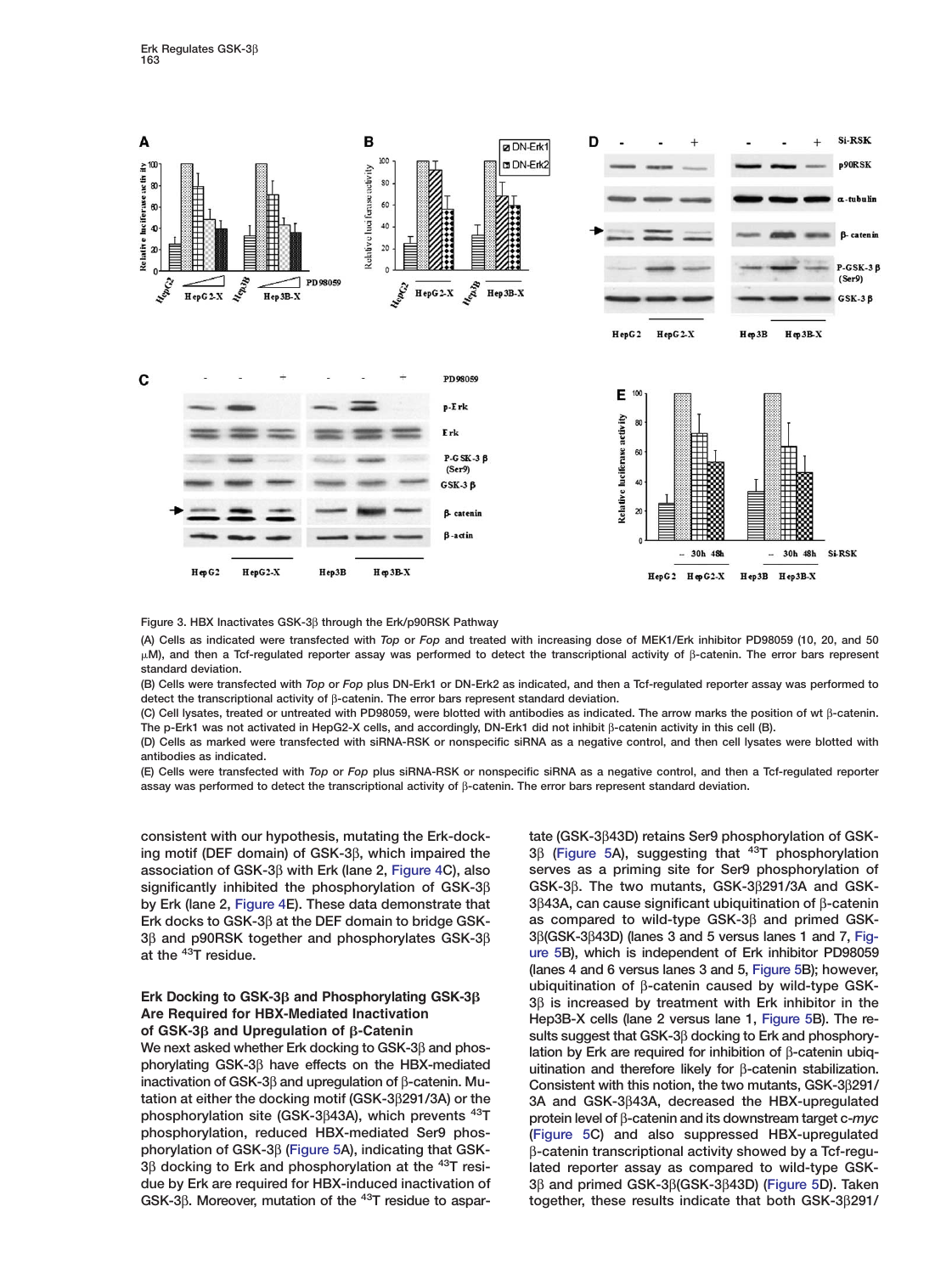## <span id="page-5-0"></span>A

B

### Erk: Docking motif (DEF domain):  $F \times F/Y$  P

| ELK1             | <b>SIHFWSTLSPIAPRSPAKLSFOFPS</b> |
|------------------|----------------------------------|
| $c$ -Fos         | <b>LCTPVVTCTPCPSTYTSTFFTYPE</b>  |
| SAP <sub>1</sub> | LSPVAPLSPARLOGANTLFOFPS          |
| $GATA-4$         | SOAGATGGAYTPPPVSPR FSFPG         |

GSK-3β (mouse) VLGTPTREQIREMNPNYTE<sup>291</sup>FKFPQ GSK-3ß(human) VLGTPTREQIREMNPNYTE<sup>291</sup>FKFPQ

### Erk: phosphorylation motif:  $P/ \times \times S/T$  P

GSK-3β (mouse) VA<sup>43</sup>TPG---LG <sup>275</sup>TPT--- PR <sup>309</sup>TPP---ΕΥ <sup>324</sup>TPTARL <sup>330</sup>TPL GSK-3β(human) VA<sup>43</sup>TPG---LG<sup>275</sup>TPT--- PR 309<sub>TPP---</sub>EY 324<sub>TPT</sub>ARL 330<sub>TPL</sub>

### Mass spectral analysis of GSK-3β phosphorylation by Erk

| $a$ $a$<br>T43 37-60 |      | 2547 2627 3+ | 876.7 | mass phos charg Phospho unphosph |
|----------------------|------|--------------|-------|----------------------------------|
|                      |      |              |       |                                  |
| T309 309-319         |      | 1157 1237 2+ | 619.5 | 579.5                            |
| T324 320-328         |      | 1063 1143 2+ | 572.5 | 532.5                            |
| T330 329-344         | 1849 | $1929$ 2+    | 965.5 | 925.5                            |



D

**Figure 4. Erk Docks to GSK-3**β **at the DEF Domain and Phosphorylates GSK-3**β **at the 43T Residue**

**(A) Comparison of the amino acid sequences of the Erk-docking site (DEF domain) in GSK-3**β **with other known Erk substrates.**

**(B) Endogenous Erk was immunoprecipitated from cell lysates as indicated, and immunocomplexes were blotted with antibodies specific to GSK-3**β**, Erk, and p90RSK.**

**(C) GSK-3**β **interacts with Erk directly and with p90RSK indirectly though the DEF domain. Purified GST-GSK-3**β **proteins as indicated were mixed with Hep3B-X cell lysate and then pulled down with glutathione-sepharose 4B beads. Samples were subjected to immunoblot with anti-Erk, anti-p90RSK, and anti-GST (for detection of GST- GSK-3**β**) antibodies.**

**(D) Mass spectral analysis of GSK-3**β **phosphorylation by Erk. GSK-3**β **was phosphorylated at the 43T residue in vitro by Erk2.**

**(E) Mutant GST-GSK-3**β **protein as indicated was incubated with active Erk2, and the kinase assay was performed as described in the [Experimental Procedures](#page-9-0).**

**(F) Mutant GST-GSK-3**β **protein as indicated was incubated with active Erk2, and then samples were subjected to immunoblot with anti-p-GSK-3**β **(Thr43) and anti-GST (for detection of GST-GSK-3**β**) antibodies.**

**(G) Cell lysates of HepG2 and HepG2-X, treated with IGF-1 (40 ng/ml) or PD98058 (20 M), were blotted with antibodies as indicated.**

**3A and GSK-3**β**43A mutants function as constitutively and MCF-7/H18 (HER2-transfected MCF-7) were idenactive GSK-3**β **to downregulate** β**-catenin, and suggest tified to have relatively high levels of p-Erk,** β**-catenin, that GSK-3**β **association with Erk and phosphorylation and** β**-catenin transcription activity [\(Figure 6A](#page-7-0)). Immuat the nofluorescence staining also indicated that expression 43T residue by Erk are required for the subsequent phosphorylation at Ser9 to inactivate GSK-3**β **of** β**-catenin was increased and translocated to the nuand upregulate** β**-catenin. cleus in the MCF-7/H18 cell lines as compared to the**

**Erk and GSK-3**β **observed in HCC can also be found in MB-231 and hepatoma cell line Hep3B, growth factor other cancer types, we searched for cell lines that ex- IGF-1 can lead to** β**-catenin upregulation and phospress a high level of both p-Erk and** β**-catenin. Out of phorylation of Erk and GSK-3**β**(Ser9). Once treated with five breast cancer cell lines we screened, MDA-MB-435 Erk inhibitor PD98059 or siRNA-Erk, phosphorylated Erk**

**parental MCF-7 [\(Figure 6B](#page-7-0)). Treatment with Erk inhibitor HER2 and IGF-1 in Breast Cancer, Like HBX in Hepatoma, PD98059 [\(Figure 6](#page-7-0)C), or transfection by GSK-3**β **mu-Can Upregulate -Catenin through Inactivation tants 291/3A or 43A [\(Figure 6D](#page-7-0)), resulted in inhibition of GSK-3 by the Erk Pathway of transcriptional activity of** β**-catenin in these breast** To investigate whether a similar relationship between cancer cells. Moreover, in breast cancer cell line MDA-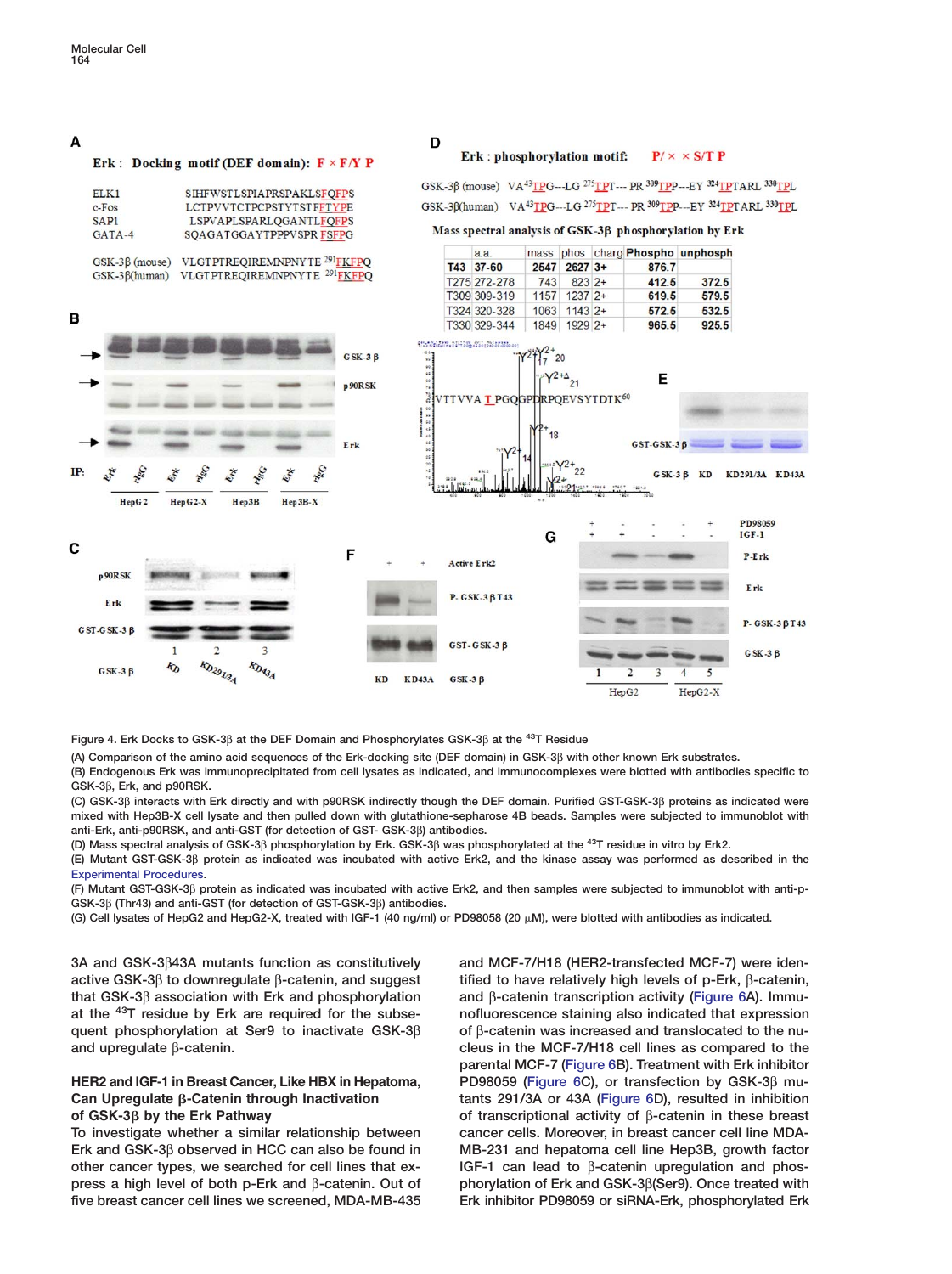<span id="page-6-0"></span>

**Figure 5. Erk Docking to GSK-3**β **and Phosphorylation of GSK-3**β **Are Required for HBX-Mediated Inactivation of GSK-3**β **and Upregulation of** β**-Catenin**

**(A) GSK-3**β **mutants as indicated were transfected to Hep3B-X cells, and then GSK-3**β **was immunoprecipitated and the complexes were subjected to immunoblot with specific p-Ser9 and p-Thr43 GSK-3**β **antibodies.**

**(B) Ubiquitination analysis. Hep3B-X cells were transfected with HA-ubiquitin,** β**-catenin, and GSK-3**β**-wt, 43A, 43D, or 291/3A, then treated with PD98059 and MG132 as indicated.** β**-catenin was immunoprecipitated and blotted with anti-HA-ubiquitin.**

**(C) Hep3B-X cells were transfected with GSK-3**β**-wt, 43A, 43D, or 291/3A, then harvested for immunoblot as indicated.**

**(D) Cells were transfected with** *Top* **or** *Fop* **plus GSK-3**β**-wt, 43A, 43D, or 291/3A as indicated, and then a Tcf-regulated reporter assay was performed to detect the transcriptional activity of** β**-catenin. The error bars represent standard deviation.**

**rently, downregulation of** β**-catenin and inhibition of GSK- of** β**-catenin was found in two tumor entities, stomach 3**β**(Ser9) phosphorylation were observed [\(Figure 6E](#page-7-0)), sug- carcinoma and renal cell carcinoma (Figure S3), suggesting that IGF-1-induced** β**-catenin upregulation is gesting that the Erk/GSK-3**β**/**β**-catenin relationship may mediated by the Erk/GSK-3**β **pathway. To further exam- be a general phenomenon frequently activated in multiine whether this relationship identified in the cell lines ple human tumors. can also be observed in human tumor tissues, we compared the levels of phosphorylated GSK-3**β **and Discussion** β**-catenin in six phosphorylated Erk-negative and six phosphorylated Erk-positive human breast tumors. To HCC is one of the most prevalent human malignancies prevent interference by Akt, which is also able to phos- and a leading cause of death in many countries, mainly phorylate GSK-3**β **at Ser9, the above 12 tumor tissues in Asia and Africa, and it is clearly linked to viral infecwere preselected to be negative for phosphorylated tion. Individuals who are chronic HBV carriers have a Akt by IHC [\(Hu et al., 2004](#page-10-0)). Strongly supporting the greater than 100-fold increased relative risk of developing notion, GSK-3**β **was highly phosphorylated at Ser9 in HCC [\(Arbuthnot and Kew, 2001\)](#page-9-0). Effects of HBX on tran**six of six phosphorylated Erk-positive breast tumors, scriptional activation, signal transduction, and DNA re**and** β**-catenin accumulated in both the cytoplasm and pair implicate it in the etiology of HBV-associated HCC. nucleus in these tumor samples, while p-GSK-3**β**(Ser9) It is well known that oncogenic virus often provides and nuclear** β**-catenin were not detected in all six some clues about how cancer might develop. For inp-Erk negative specimens [\(Figure 6F](#page-7-0)). In addition, we stance, when mutation in APC, Axin, and** β**-catenin also examined a number of human primary tumor spec- cannot elucidate** β**-catenin stabilization, the latencyimens by IHC using a tumor tissue array. Among 12 associated nuclear antigen protein of Kaposi sarcomaindividual tumor specimens, the same functional rela- associated herpesvirus relocalizes GSK-3**β**, which leads**

**was reduced in the IGF-1-treated cells, and concur- tionship between p-Erk, p-GSK-3**β**, and accumulation**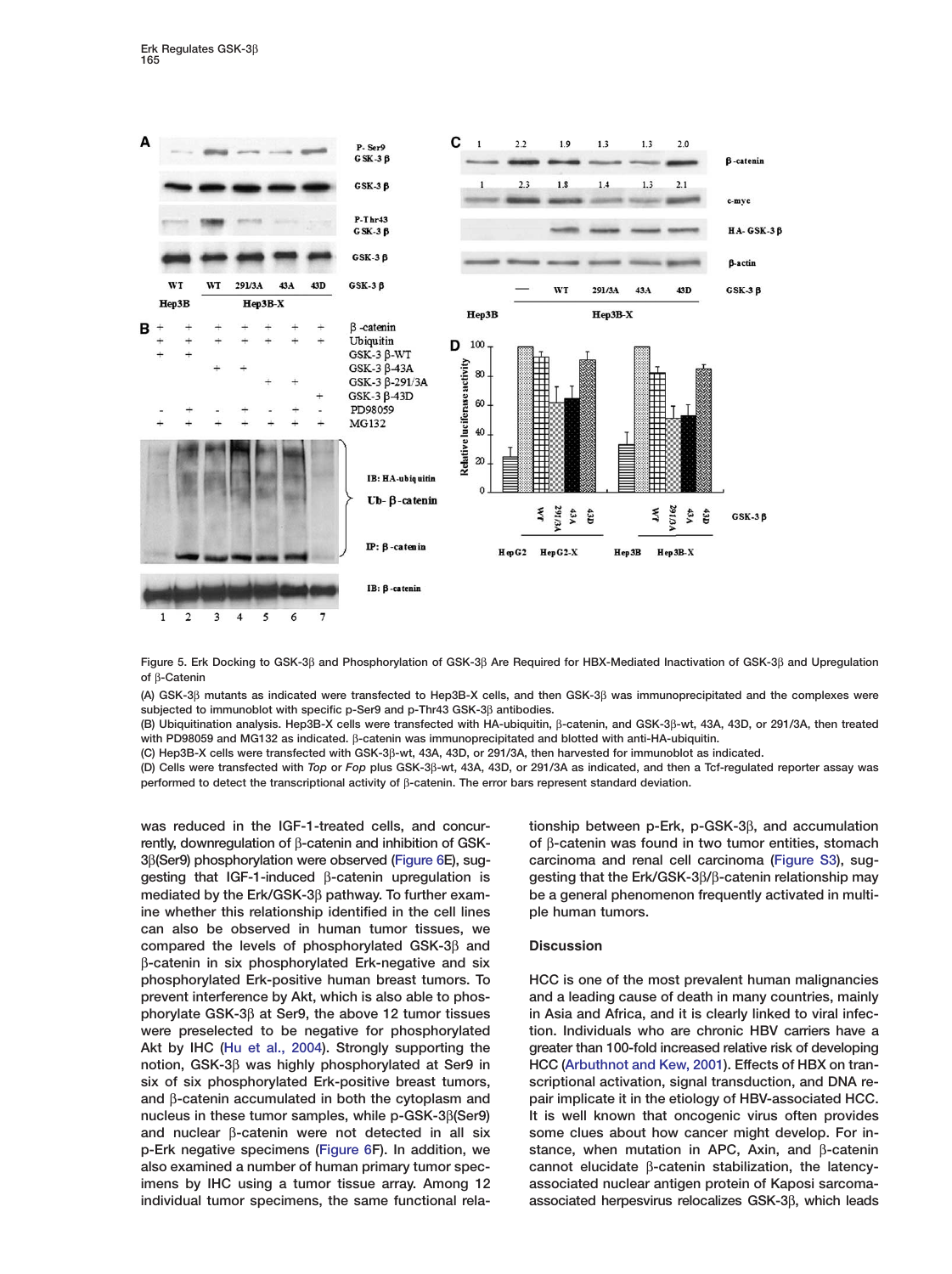<span id="page-7-0"></span>

**Figure 6. HER2 and IGF-1 Upregulate** β**-Catenin through Inactivation of GSK-3**β **by the Erk Pathway in Breast Cancer**

**(A) Lysates of breast cancer cell lines were blotted with antibody as indicated, and a Tcf-regulated reporter assay was performed as in [Figure 1E](#page-9-0).**

**(B) An immunofluorescence assay was performed on cell lines as indicated to measure the expression and cellular localization of** β**-catenin.**

**(C) Cells as marked were transfected with** *Top* **or** *Fop***, then treated with PD98059. A Tcf-regulated reporter assay was performed as in [Figure](#page-9-0) [1E](#page-9-0). The error bars represent standard deviation.**

**(D) Cells were transfected with** *Top* **or** *Fop* **plus GSK-3**β **mutants as indicated, and then a Tcf-regulated reporter assay was performed as in [Figure 1B](#page-9-0). The error bars represent standard deviation.**

**(E) MDA-MB-231 and Hep3B cells were pretreated with PD98059 (20 M) or siRNA-Erk1+2 before stimulation with IGF-1 (40 ng/ml). The expression of** β**-catenin and the status of GSK-3**β **and Erk were examined by Western blotting.**

**(F) Tissue sections from p-Akt-negative breast cancer (FA–FH) were stained with specific antibody against p-Erk (FB and FF), p-Ser9 of GSK-3**β **(FC and FG), and** β**-catenin (FD and FH).**

**of** β**-catenin [\(Fujimuro et al., 2003\)](#page-10-0), and the large T anti- HCC. gen of the human polyomavirus JC virus can activate Upregulation of** β**-catenin occurred in a variety of can**β**-catenin through directly binding it [\(Gan and Khalili,](#page-10-0) cers, such as colorectal, breast, and ovarian cancers [\(Lin](#page-10-0) [2004\)](#page-10-0). Mutations in APC, Axin, and** β**-catenin represent [et al., 2000; Morin et al., 1997; Rask et al., 2003\)](#page-10-0), and only 50% of the upregulation of** β**-catenin in hepatoma, its ability to induce neoplastic transformation of normal raising an interesting possibility for a relationship be- cells proves that** β**-catenin is a bona fide oncogene tween HBX and** β**-catenin. In this study, we found that [\(Kolligs et al., 1999; Orford et al., 1999\)](#page-10-0). Inhibition of accumulation of** β**-catenin in human HCC samples was GSK-3**β **is essential for the stabilization of** β**-catenin. significantly correlated with HBX expression, and impor- GSK-3**β **inactivation can be achieved by two primary tantly, we identified a mechanism to stabilize** β**-catenin mechanisms. One mechanism is Wnt-dependent inhibiinvolving GSK-3**β **phosphorylation and inactivation by tion [\(Cook et al., 1996; Itoh et al., 2000; Li et al., 1999;](#page-9-0)**

**to cytoplasmic depletion of GSK-3**β **and accumulation further understand the roles of HBX in the HBV-related**

**the HBX-activated Erk/RSK pathway, which will help us [Ruel et al., 1999\)](#page-9-0); the other mechanism is phosphoryla-**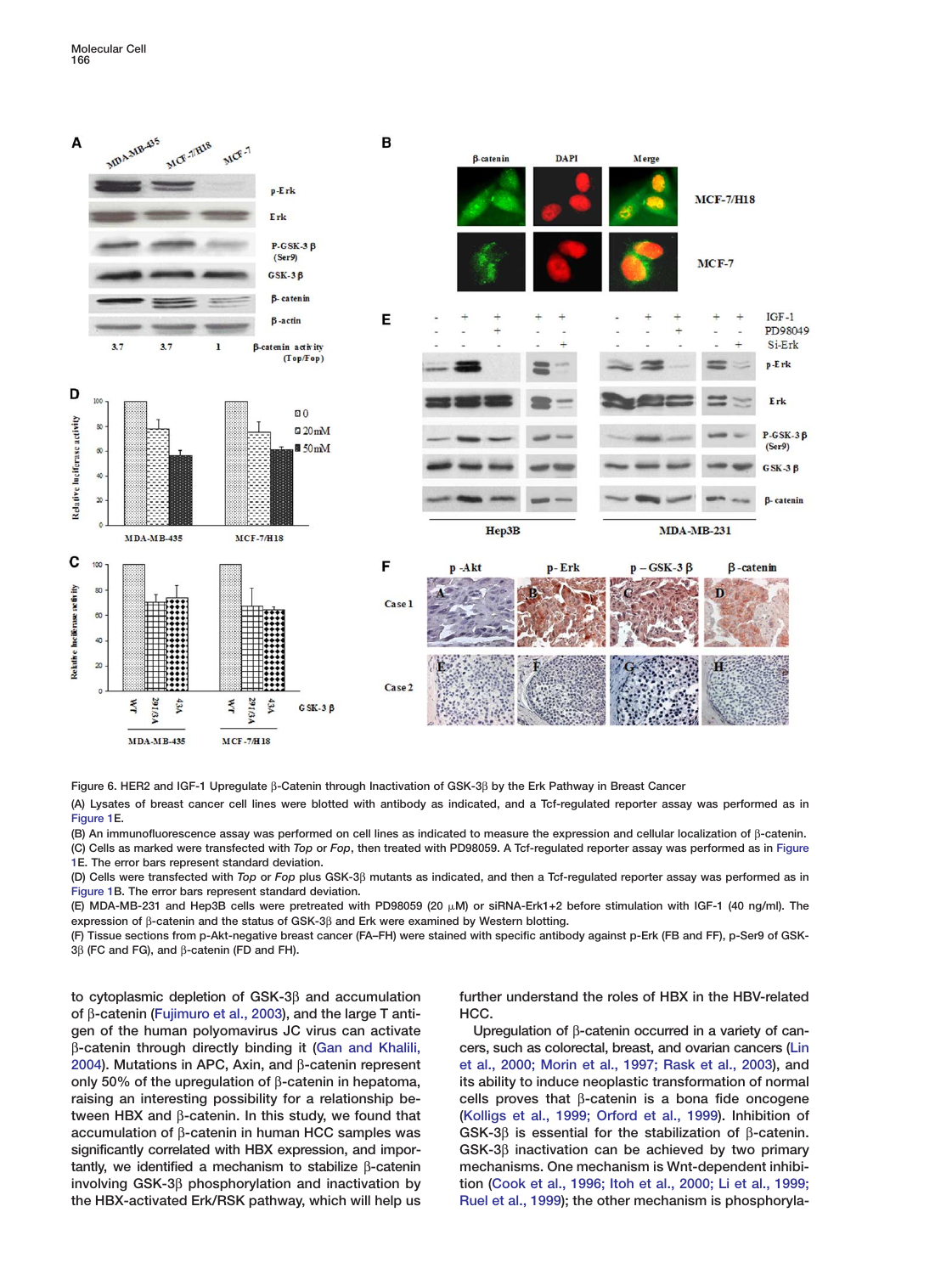

**Figure 7. Model for Erk Association with and Priming of GSK-3**β **for Its Inactivation Resulting in Upregulation of** β**-Catenin**

**[2001](#page-9-0)). GSK-3**β **inhibition can be caused by a number of cated to the nucleus, and then it interacts with Tcf/Lef growth factors including IGF-1, EGF, PDGF, FGF-2, and upregulates its downstream targets such as cyclin HGF, TGF-**β**, TNF-**α**, etc. [\(Cheon et al., 2004; Desbois-](#page-9-0) D1 and c-***myc***, which will facilitate cell proliferation. In [Mouthon et al., 2001; Holnthoner et al., 2002; Papkoff](#page-9-0) conclusion, the mechanism, namely Erk-primed inacti[and Aikawa, 1998](#page-9-0)), and one virus protein, the latent vation of GSK-3**β**, directly links HBX or growth factor/ membrane protein 2A of Epstein-Barr virus [\(Morrison](#page-10-0) receptor and the** β**-catenin signal pathway together and [et al., 2003\)](#page-10-0), has been reported to increase** β**-catenin may be involved in the development of multiple hustabilization through Ser9 phosphorylation of GSK-3**β**. man cancers. However, in certain cell types inhibition of GSK-3**β **via Ser9 phosphorylation is not sufficient to induce** β**-catenin Experimental Procedures accumulation [\(Ding et al., 2000; Yuan et al., 1999\)](#page-9-0), sug-Constructs and Reagents**<br> **Constructs and Reagents**<br> **pCGN-GSK-3**β **and pGEX-GSK-3**β **KD** were provided by A. Kikuchi tivity on  $\beta$ -catenin stabilization are cell type dependent.<br>
For instance, reduced GSK-3 $\beta$  activity caused by<br>
insulin stimulation leads to  $\beta$ -catenin accumulation in tants based on the above two GSK-3B constructs w **HepG2 cells and cardiomyocytes [\(Desbois-Mouthon et](#page-9-0) according to the manufacturer's protocol, and all mutations were [al., 2001; Haq et al., 2003](#page-9-0)), but not in human embryonic** verified by sequencing. Dominant-negative Erk1/2 and constitu-<br> **kidney 293 cells (Ding et al., 2000), In the current study** tively active GSK-3β (S9A GSK-3β) wer kidney 293 cells [\(Ding et al., 2000\)](#page-9-0). In the current study,<br>we observed that in hepatoma cell lines HepG2 and<br>WEK1 inhibitor PD98059 and PI-3 kinase inhibitor LY294002 were **Hep3B, inactivation of GSK-3**β **via Ser9 phosphoryla- purchased from Cell Signaling Technology. PKC inhibitor Calphos-Another important finding is identification of a mechanism cystin, and MG132, IGF-1, and TGF-**β **were purchased from Sigma. to elucidate accurately how the Erk/p90RSK pathway phosphorylates and inactivates GSK-3**β**. Like HBX in Cell Culture, Tcf Reporter Assay, and FACS Analysis** hepatoma, HER2 and IGF-1 in breast cancer cells can<br>also upregulate  $\beta$ -catenin through inactivation of GSK-<br>3 $\beta$  via Ser9 phosphorylation by the Erk/RSK pathway.<br>3 $\beta$  via Ser9 phosphorylation by the Erk/RSK pathway.<br>3 **In addition, we noticed that in WI-38 fibroblast cells, scribed [\(Deng et al., 2002\)](#page-9-0). For cell proliferation assays, FACS TGF-**β**-mediated upregulation of** β**-catenin also required analyses were used to measure the cell cycle. Cells were trans-Erk phosphorylation and Ser9 phosphorylation of GSK- fected with vector control, dominant-negative Tcf4, and siRNA-**

lizes β-catenin to facilitate cell proliferation. Growth fac-<br>
tor/receptor or HBX activate the Frk pathway On one Pression of GFP. These experiments were repeated twice. tor/receptor or HBX activate the Erk pathway. On one **hand, Erk phosphorylates and activates p90RSK, and** on the other hand, Erk serves as an adaptor and prim-<br>ing kinase through binding to the DEF domain of GSK-<br> $\frac{3}{\beta}$  and phosphorylating GSK-3 $\beta$  at the <sup>43</sup>T residue, to<br>seentially as described, with the following anti

**tion of GSK-3**β **at the Ser9 residue [\(Cohen and Frame,](#page-9-0)** β**-catenin is stabilized in the cytoplasm and translo-**

**insulin stimulation leads to** β**-catenin accumulation in tants based on the above two GSK-3**β **constructs were generated**

tin C. PI-3 kinase inhibitor Wotmannin, proteasome inhibitor Lacta-

 $3\beta$  (Figure S4). Thus, the functional Erk/GSK-3 $\beta$ / $\beta$ -<br>catenin plus GFP (ratio 5:1), respectively, for 48 hr. The procedure<br>catenin relationship may be a general phenomenon in<br>multiple biological systems.<br>Our results fixed cells were incubated with 1 ml PI solution (Sigma; 50  $\mu$ g/ml **plausible mechanism (Figure 7) for how MAPK/Erk stabi-** PBS) plus 25  $\mu$ g/ml of RNase for 30 min at 37°C in the dark until

**facilitate phosphorylation of GSK-3**β **by p90RSK on** β**-catenin, p90RSK (BD Transduction Labs, San Diego, CA), phos-Ser9, which leads to the inactivation of GSK-3**β**. Thus, pho (Ser9)-GSK-3**β **(Calbiochem, San Diego, CA, and Cell Signaling**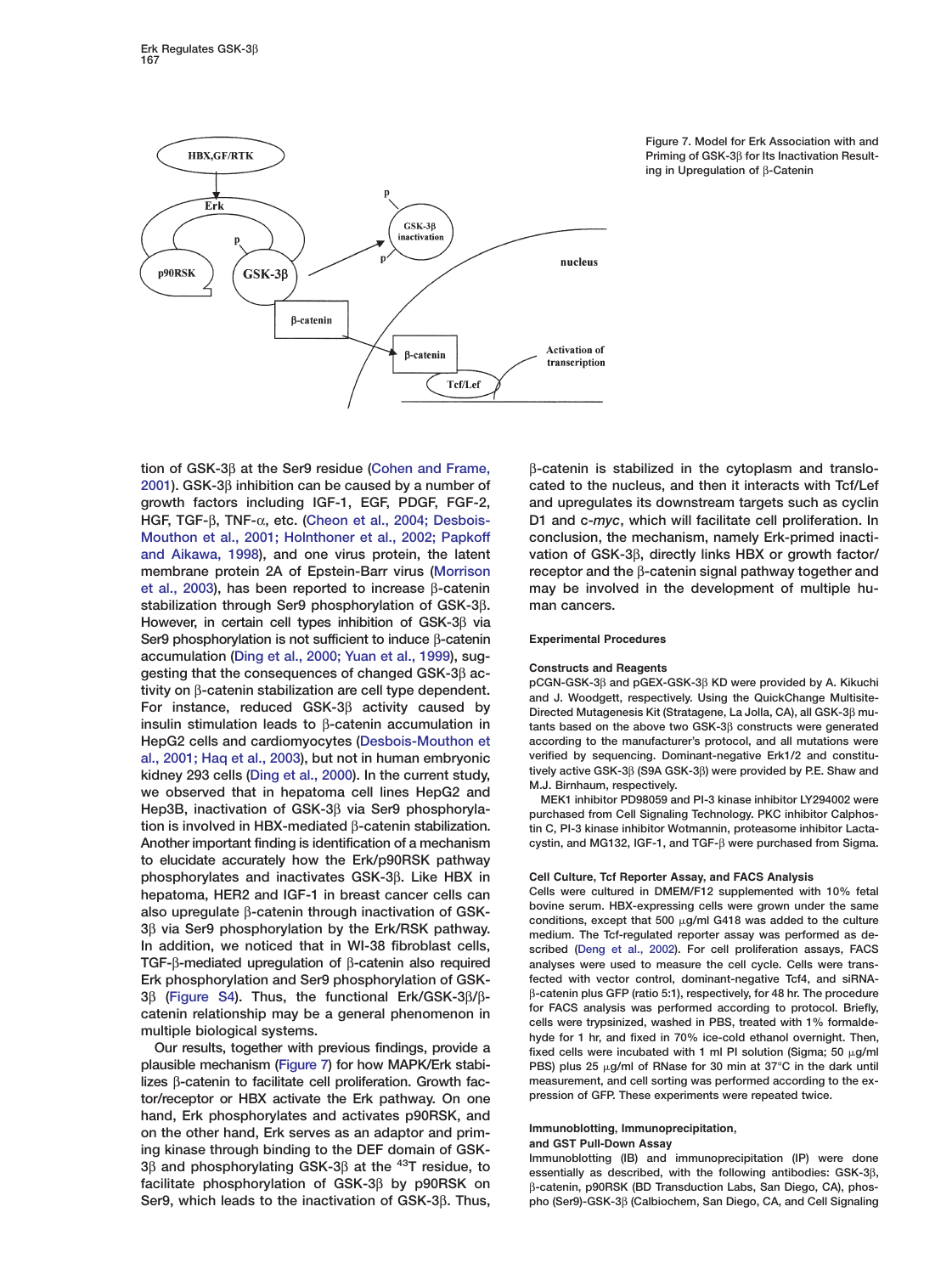<span id="page-9-0"></span>**Technology, Beverly, MA), phosphothreonine-proline antibody (Ab- CCSG (CA 16672), the Kadoorie Charitable Foundation, and the cam, Cambridge, MA), phospho-Akt (Ser473), phospho-**β**-catenin National Breast Cancer Foundation. (Ser33/37/Thr41) (Cell Signaling Technology), phospho-Erk, Erk** (Upstate Biotechnology, Lake Placid, NY), c-myc (BD Pharmingen,<br>
San Diego, CA), mouse anti-HBX (Chemicon, Temecula, CA), and<br>
rabbit anti-HBX serum (kindly provided by B.L. Slagle). Specific<br>
antibody against the phosphor was generated with a synthetic phosphorylated peptide KVTTVV **ApTPGQGPD corresponding to amino acid residues 36–39 of GSK-3**β **by GeneTex, Inc. (San Antonio, TX). References**

**For GST pull-down assays, GST-GSK-3**β **protein (10 g) as indicated was incubated at 4°C with Hep3B-X extract (5 mg) overnight, Aberle, H., Bauer, A., Stappert, J., Kispert, A., and Kemler, R. (1997). and then GST-tagged proteins were recovered by incubating the** β**-catenin is a target for the ubiquitin-proteasome pathway. EMBO reaction at 4°C for 3 hr with 20**  $\mu$  glutathione-Sepharose 4B beads. J. 16, 3797–3804. The bead pellet was washed three times with 1 ml buffer (20 mM<br>Tris-HCl [pH 7.5], 150 mM NaCl, 10% glycerol, 1% Triton X-100,<br>and 2 mM EDTA). Boiled samples were then subjected to 12%<br>SDS-PAGE.<br>The Whit pathway. Genes Dev.

In Vitro Kinase Assay and Phosphorylation Analysis<br>
Purified GST-GSK-3 $\beta$  protein as indicated incubated with active<br>
Erk2 (Upstate Biotechnology), and purified GST- $\beta$ -catenin protein<br>
incubated with GST-GSK-3 $\beta$  prot **tion products were resolved by SDS-PAGE, and 32P-labeled pro- Benn, J., Su, F., Doria, M., and Schneider, R.J. (1996). Hepatitis B teins were visualized by autoradiography. virus HBx protein induces transcription factor AP-1 by activation of**

**Erk2** was performed as described [\(Kalkum et al., 2003\)](#page-10-0).

**toma and breast cancer cell lines were performed as described cells. Blood** *104***, 3712–3721. (Deng et al., 2002; Zhou et al., 2001). Fifty-three surgically resected Cheon, S.S., Nadesan, P., Poon, R., and Alman, B.A. (2004). Growth human HCC specimens were collected from Union Hospital, Tongji factors regulate beta-catenin-mediated TCF-dependent transcrip-Medical College, Wuhan, P.R. China. A test slide (Cat# IMH-343) for tional activation in fibroblasts during the proliferative phase of**

**Northern Blot Rev. Mol. Cell Biol. 2, 769–776.**<br>**Total RNA was isolated using TRIzol (Invitrogen, Carlsbad, CA).** Carl: **R. F. M. L. Uyghes, W.** 

p90RSK mRNA (RSK1, RSK2 and RSK3 consensus region, 5′-AAG de La Coste, A., Romagnolo, B., Billuart, P., Renard, C.A., Buendia,<br>GCC ACA CUG AAA GUU CG -3′) or a nonspecific duplex oligo as M.A., Soubrane, O., Fabre, M., Che **GCC ACA CUG AAA GUU CG -3**#**) or a nonspecific duplex oligo as M.A., Soubrane, O., Fabre, M., Chelly, J., Beldjord, C., Kahn, A., and a negative control (5**#**-AAC AGU CGC GUU UGC GAC UGG-3**#**) (1.6 Perret, C. (1998). Somatic mutations of the beta-catenin gene are**  $\mu$ g/35 mm plate or 12.8  $\mu$ g/100 mm plate) was transfected by Lipo- frequent in mouse and human hep<br>fectamine 2000 (Invitrogen) to perform the reporter assay, or by **Natl. Acad. Sci. USA 95, 8847–8851**. fectamine 2000 (Invitrogen) to perform the reporter assay, or by **electroporation using the Nuclofector 1 System (Amaxa) to perform Deng, J., Miller, S.A., Wang, H.Y., Xia, W., Wen, Y., Zhou, B.P., Li, Y.,**

**mRNA, and pSUPER-derived expression vectors for small interfer- 323–334.** ing RNA (siRNAs) against Erk1 and Erk2 were performed as de-<br>scribed (Deng et al., 2002; Chatterjee et al., 2004).<br>Bertrand, F., Cherqui, G., Perret, C., and Capeau, J. (2001). Insulin

**Supplemental Data Oncogene** *20***, 252–259.**

and Hep3B-X cells, respectively, and J.R. Woodgett, A. Kikuchi, attitis B x antigen and p53 are associated in vitro and in liver tissues<br>P.E. Shaw, M.J. Birnhaum, B.L. Slagle, and J. Deng for reagents. from patients with p **(CA099031 M-C.H), RO1 (CA109311 and CA58880 M-C.H), and Frodin, M., and Gammeltoft, S. (1999). Role and regulation of 90**

**Mass spectral analysis of the in vitro phosphorylated GSK-3**β **by extracellular signal-regulated and c-Jun N-terminal mitogen-acti-**

**Chatterjee, M., Stuhmer, T., Herrmann, P., Bommert, K., Dorken, B., Immunohistochemical and Immunofluorescent Staining and Bargou, R.C. (2004). Combined disruption of both the MEK/ Immunohistochemical (IHC) staining of all human cancer and nor- ERK and the IL-6R/STAT3 pathways is required to induce apoptosis mal tissue samples, and immunofluorescent (IF) staining of hepa- of multiple myeloma cells in the presence of bone marrow stromal**

**tumor tissue array was purchased from IMGENEX. wound healing. Exp. Cell Res.** *293***, 267–274.**

**Cohen, P., and Frame, S. (2001). The renaissance of GSK3. Nat.**

FINA (20  $\mu$ g) was separated and transferred to a membrane, then<br>
probed using  $\beta$ -catenin DNA labeled by random oligonucleotide<br>
probed using  $\beta$ -catenin DNA labeled by random oligonucleotide<br>
priming.<br>
probed using

Small Interfering RNA Transfection<br>
Small interfering RNA (siRNA) duplex oligos (Dharmacon) targeting<br>
cinoma: possible roles for HBx. Trends Microbiol. 4, 270–274.<br>
p90RSK mRNA (RSK1. RSK2 and RSK3 consensus region. 5'-AA

**the Western blot.** (2002). β-catenin interacts with and inhib-<br>Small interfering RNA (siRNA) duplex oligo targeting β-catenin its NF-kappa B in human colon and breast cancer. Cancer Cell 2, **Small interfering RNA (siRNA) duplex oligo targeting** β**-catenin its NF-kappa B in human colon and breast cancer. Cancer Cell** *2***,**

> **and IGF-1 stimulate the beta-catenin pathway through two signalling cascades involving GSK-3beta inhibition and Ras activation.**

Supplemental Data include four supplemental rigures and are avail-<br>able online with this article at [http://www.molecule.org/cgi/](http://www.molecule.org/cgi/content/full/19/2/159/DC1/)<br>[content/full/19/2/159/DC1/.](http://www.molecule.org/cgi/content/full/19/2/159/DC1/)<br>ing. J. Biol. Chem. 275, 32475-32481.

**Eldar-Finkelman, H. (2002). Glycogen synthase kinase 3: an emerg- Acknowledgments ing therapeutic target. Trends Mol. Med.** *<sup>8</sup>***, 126–132.**

**We thank M.A. Feitelson and S.L. Doong for providing HepG2-X Feitelson, M.A., Zhu, M., Duan, L.X., and London, W.T. (1993). Hep-**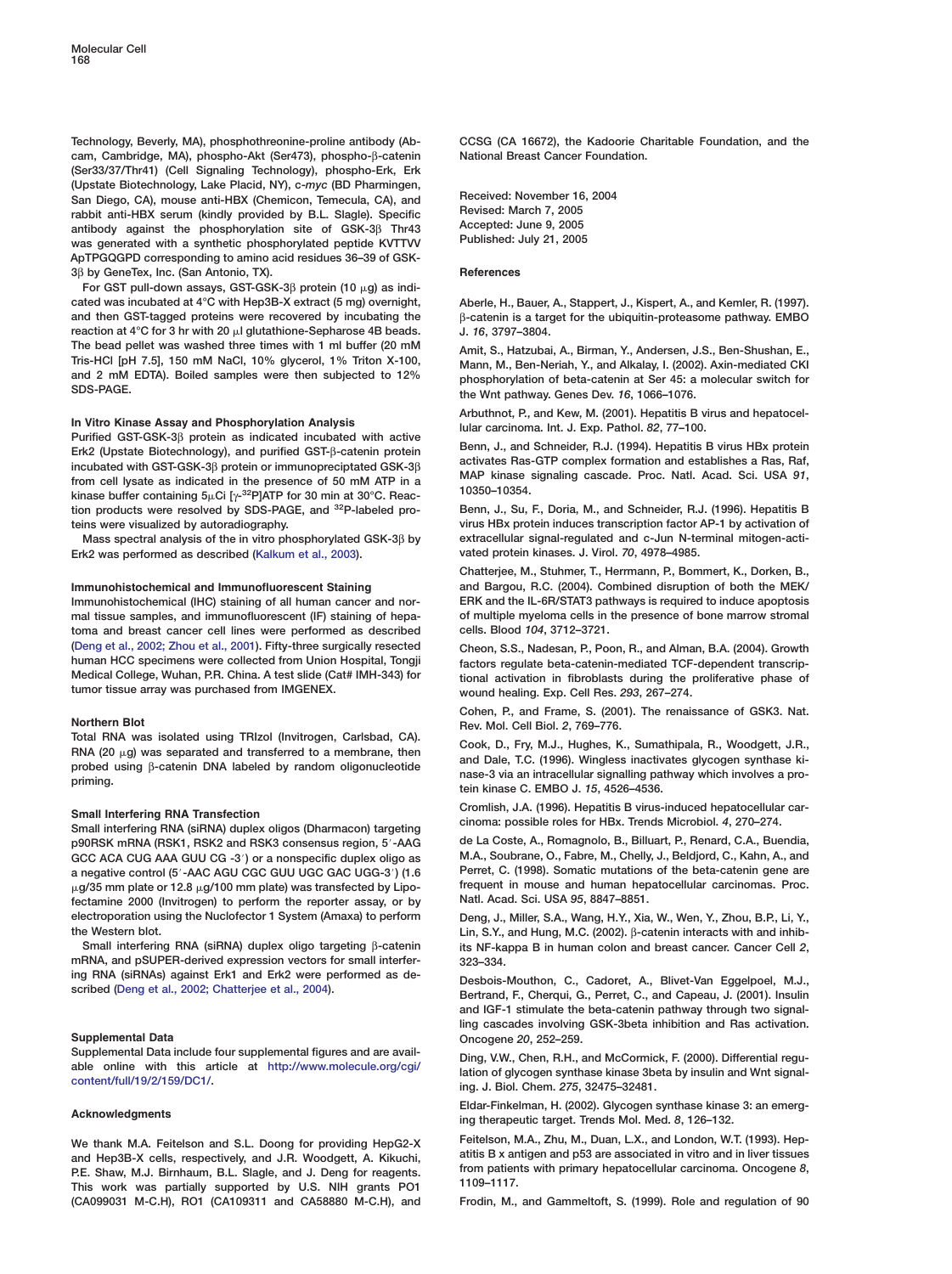<span id="page-10-0"></span>**kDa ribosomal S6 kinase (RSK) in signal transduction. Mol. Cell. Tcf signaling in colon cancer by mutations in beta-catenin or APC. Endocrinol.** *151***, 65–77. Science** *275***, 1787–1790.**

**Fujimuro, M., Wu, F.Y., ApRhys, C., Kajumbula, H., Young, D.B., Morrison, J.A., Klingelhutz, A.J., and Raab-Traub, N. (2003). Ep-Hayward, G.S., and Hayward, S.D. (2003). A novel viral mechanism stein-Barr virus latent membrane protein 2A activates beta-catenin herpesvirus latency. Nat. Med.** *9***, 300–306.**

**Walters, B., Woodgett, J., Kilter, H., and Force, T. (2003). Stabiliza- tenin, and cadherin pathways. Science** *<sup>303</sup>***, 1483–1487. tion of beta-catenin by a Wnt-independent mechanism regulates Orford, K., Orford, C.C., and Byers, S.W. (1999). Exogenous expres-**

**L.T., Morin, P.J., Vogelstein, B., and Kinzler, K.W. (1998). Identifica- Cell Biol.** *146***, 855–868.** tion of c-MYC as a target of the APC pathway. Science 281,<br>1509–1512. papkoff, J., and Aikawa, M. (1998). WNT-1 and HGF regulate GSK3

**Holnthoner, W., Pillinger, M., Groger, M., Wolff, K., Ashton, A.W., cells. Biochem. Biophys. Res. Commun.** *247***, 851–858.** Fibrolay, C., Reality, P., Peter, H., and Peter, M., and Polakis, P. (2000). What signaling in oncogenesis and<br>(2002). Fibroblast growth factor-2 induces Lef/Tcf-dependent tran-<br>scription in human endothelial cells. J. Bio

**Zou, Y., Bao, S., Hanada, N., Saso, H., et al. (2004). IkappaB kinase (2000). Insulin-like growth factor 1 regulates the location, stability, promotes tumorigenesis through inhibition of forkhead FOXO3a. and transcriptional activity of beta-catening** Cell 117 225-237 **Cell** *117* **USA** *97***, 12103–12108. , 225–237.**

**tion of dishevelled and Xenopus axin-related protein is required for transactivator protein X interacts with the TATA-binding protein. wnt signal transduction. Mol. Cell. Biol.** *20***, 2228–2238. Proc. Natl. Acad. Sci. USA** *92***, 1003–1007.**

**Jacobs, D., Glossip, D., Xing, H., Muslin, A.J., and Kornfeld, K. Rask, K., Nilsson, A., Brannstrom, M., Carlsson, P., Hellberg, P., system that mediates recognition by ERK MAP kinase. Genes Dev. pathway in ovarian epithelial tumours: increased expression of**

**Kim, C.M., Koike, K., Saito, I., Miyamura, T., and Jay, G. (1991). HBx and embryos. J. Biol. Chem.** *274***, 21790–21796.**

Kitagawa, M., Hatakeyama, S., Shirane, M., Matsumoto, M., Ishida,<br>
N., Hattori, K., Nakamichi, I., Kikuchi, A., and Nakayama, K. (1999).<br>
An F-box protein, FWD1, mediates ubiquitin-dependent proteolysis<br>
of beta-catenin. E

**Mol. Cell. Biol. dylinositol 3-kinase pathway. J. Biol. Chem.** *275***, 25858–25864.** *19***, 5696–5706.**

**smith, E.J., Chen, L., Resing, K.A., and Ahn, N.G. (2004). Docking glycogen synthase kinase-3 beta in intact cells via serine 9 phosmotif interactions in MAP kinases revealed by hydrogen exchange phorylation. Biochem. J.** *303***, 701–704. mass spectrometry. Mol. Cell** *<sup>14</sup>***, 43–55. Su, F., and Schneider, R.J. (1996). Hepatitis B virus HBx protein**

Li, L., Yuan, H., Weaver, C.D., Mao, J., Farr, G.H., 3rd, Sussman,<br>
D.J., Jonkers, J., Kimelman, D., and Wu, D. (1999). Axin and Frat1 (2002). B-catenin expression in hepatocellular carcinoma: a pos-<br>
interact with dvl and

tell, R.G., and Hung, M.C. (2000). Brattelin, a lovel prognostic Taniguchi, K., Roberts, L.R., Aderca, I.N., Dong, X., Qian, C., Mur-<br>tell, R.G., and Hung, M.C. (2000). Brattelin, a novel prognostic Taniguchi, K., Roberts, marker for breast cancer: its roles in cyclin D1 expression and can-

Liu, C., Li, Y., Semenov, M., Han, C., Baeg, G.H., Tan, Y., Zhang, Z.,<br>Lin, X., and He, X. (2002). Control of beta-catenin phosphorylation/ 4863-4871.

atters the DNA binding specificity of CREB and ATF-2 by protein-<br>
protein interactions Science 252, 842–844 **protein interactions. Science** *252* **gene** *14***, 395–404. , 842–844.**

**Morin, P.J., Sparks, A.B., Korinek, V., Barker, N., Clevers, H., Vo- Tetsu, O., and McCormick, F. (1999).** β**-catenin regulates expression gelstein, B., and Kinzler, K.W. (1997). Activation of beta-catenin- of cyclin D1 in colon carcinoma cells. Nature** *398***, 422–426.**

**for dysregulation of beta-catenin in Kaposi's sarcoma-associated signaling in epithelial cells. J. Virol.** *77***, 12276–12284.**

Murakami, S. (2001). Hepatitis B virus X protein: a multifunctional<br>Gan, D.D., and Khalili, K. (2004). Interaction between JCV large viral regulator. J. Gastroenterol. 36, 651–660.<br>T-antigen and beta-catenin. Oncogene 23,

**Nelson, W.J., and Nusse, R. (2004). Convergence of Wnt, beta-ca- Haq, S., Michael, A., Andreucci, M., Bhattacharya, K., Dotto, P.,**

sion of beta-catenin regulates contact inhibition, anchorage-inde-**He, T.C., Sparks, A.B., Rago, C., Hermeking, H., Zawel, L., da Costa, pendent growth, anoikis, and radiation-induced cell cycle arrest. J.**

**Hu, M.C., Lee, D.F., Xia, W., Golfman, L.S., Ou-Yang, F., Yang, J.Y., Playford, M.P., Bicknell, D., Bodmer, W.F., and Macaulay, V.M.**

**Itoh, K., Antipova, A., Ratcliffe, M.J., and Sokol, S. (2000). Interac- Qadri, I., Maguire, H.F., and Siddiqui, A. (1995). Hepatitis B virus**

**(1999). Multiple docking sites on substrate proteins form a modular Janson, P.O., Hedin, L., and Sundfeldt, K. (2003). Wnt-signalling** *13***, 163–175. beta-catenin and GSK3beta. Br. J. Cancer** *89***, 1298–1304.**

Kalkum, M., Lyon, G.J., and Chait, B.T. (2003). Detection of Ruel, L., Stambolic, V., Ali, A., Manoukian, A.S., and Woodgett, J.R.<br>secreted peptides by using hypothesis-driven multistage mass (1999). Regulation of the prot

gene of hepatitis a virus induces liver cancer in transgenic mice.<br> **Satoh, S., Daigo, Y., Furukawa, Y., Kato, T., Miwa, N., Nishiwaki, T.,**<br> *V. Mature* 351, 1991, 2000, 2000, 2000, 2000, 2000, 2000, 2000, 2000, 2000, 200

Kolligs, F.T., Hu, G., Dang, C.V., and Fearon, E.R. (1999). Neoplastic Shih, W.L., Kuo, M.L., Chuang, S.E., Cheng, A.L., and Doong, S.L.<br>transformation of RK3E by mutant beta-catenin requires deregula- (2000). Hepatitis B

**Lee, T., Hoofnagle, A.N., Kabuyama, Y., Stroud, J., Min, X., Gold- Stambolic, V., and Woodgett, J.R. (1994). Mitogen inactivation of**

Lee, Y.H., and Yun, Y. (1998). HBx protein of hepatitis B virus acti-<br>vates Jak1-STAT signaling. J. Biol. Chem. 273, 25510-25515.<br>toplasmic inhibitors of rel-related proteins. J. Virol. 70, 4558-4566. **vates Jak1-STAT signaling. J. Biol. Chem.** *273***, 25510–25515. toplasmic inhibitors of rel-related proteins. J. Virol.** *70***, 4558–4566.**

**al. (2002). Mutational spectrum of beta-catenin, AXIN1, and AXIN2 cer progression. Proc. Natl. Acad. Sci. USA** *97***, 4262–4266.**

**degradation by a dual-kinase mechanism. Cell** *108***, 837–847. Terradillos, O., Billet, O., Renard, C.A., Levy, R., Molina, T., Briand, Maguire, H.F., Hoeffler, J.P., and Siddiqui, A. (1991). HBV X protein P., and Buendia, M.A. (1997). The hepatitis B virus X gene potenti-**